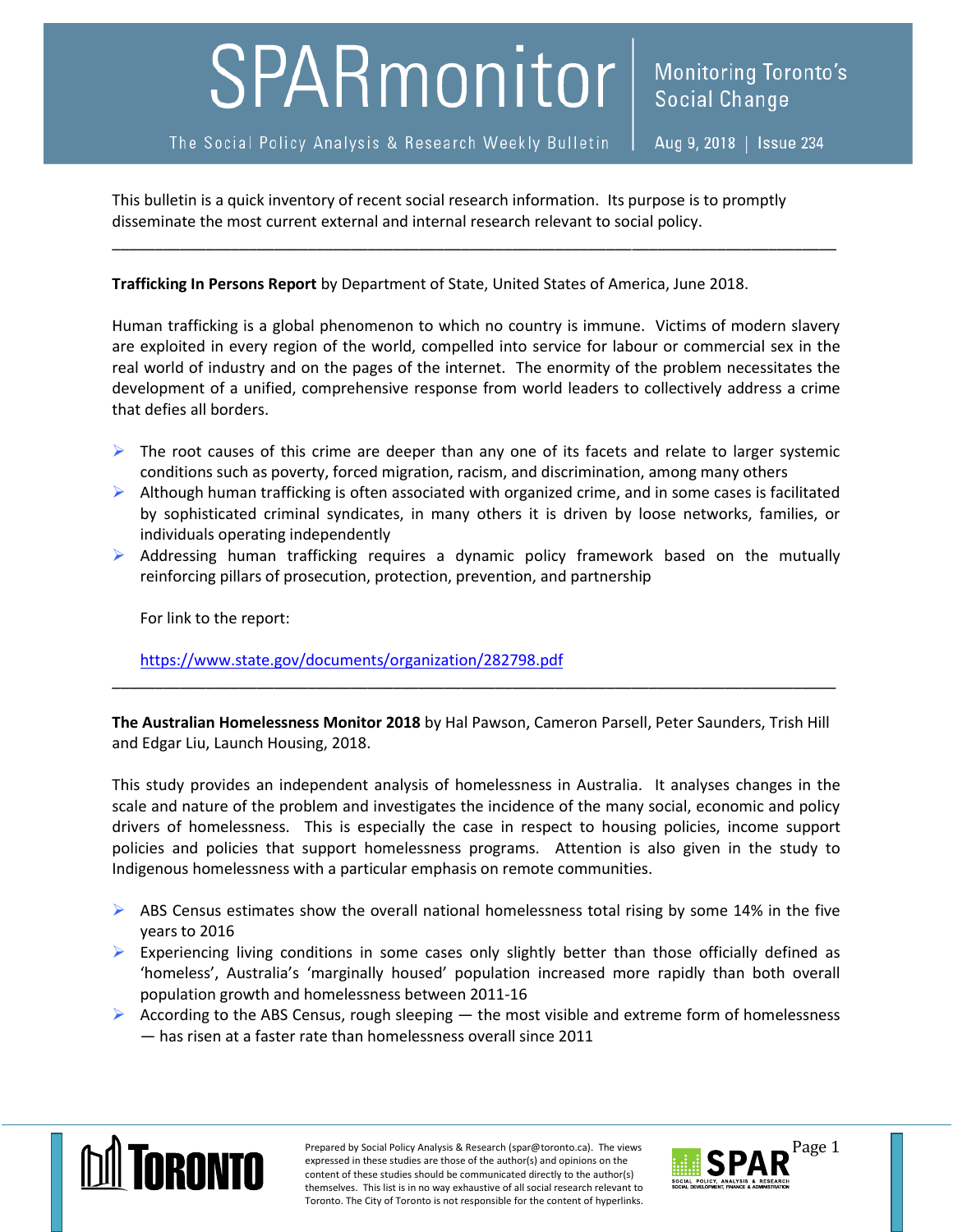For link to the study:

[https://www.launchhousing.org.au/site/wp](https://www.launchhousing.org.au/site/wp-content/uploads/2018/05/LaunchHousing_AHM2018_Report.pdf)[content/uploads/2018/05/LaunchHousing\\_AHM2018\\_Report.pdf](https://www.launchhousing.org.au/site/wp-content/uploads/2018/05/LaunchHousing_AHM2018_Report.pdf)

**Prevalence and Correlates of Non-Medical Only Compared to Self-Defined Medical and Non-Medical Cannabis use, Canada, 2015** by Michelle Rotermann and Marie-Michèle Pagé, Statistics Canada, July 2018.

\_\_\_\_\_\_\_\_\_\_\_\_\_\_\_\_\_\_\_\_\_\_\_\_\_\_\_\_\_\_\_\_\_\_\_\_\_\_\_\_\_\_\_\_\_\_\_\_\_\_\_\_\_\_\_\_\_\_\_\_\_\_\_\_\_\_\_\_\_\_\_\_\_\_\_\_\_\_\_\_\_\_\_\_\_

The Canadian federal government has committed to legalizing, regulating and restricting the nonmedical use of cannabis by adults in 2018. To prepare for this change, Statistics Canada has been adapting the national statistical system to measure the social and economic impacts of legalized cannabis, in addition to undertaking various analytical projects.

- $\triangleright$  Cannabis remains the most widely used illicit drug in Canada and the use has been associated with adverse effects, including dependency
- $\triangleright$  Past-year cannabis users of any type were more likely to be male and younger, to have used other illicit drugs and at least one of three classes of psychoactive pharmaceutical drugs nontherapeutically, and to be daily smokers or heavy drinkers
- $\triangleright$  SDMNM cannabis use was more common among people reporting worse general and mental health, as was use of psychoactive pharmaceuticals, and living in lower-income households

For link to the report:

<https://www150.statcan.gc.ca/n1/en/pub/82-003-x/2018007/article/00001-eng.pdf?st=nNaBfTiV> \_\_\_\_\_\_\_\_\_\_\_\_\_\_\_\_\_\_\_\_\_\_\_\_\_\_\_\_\_\_\_\_\_\_\_\_\_\_\_\_\_\_\_\_\_\_\_\_\_\_\_\_\_\_\_\_\_\_\_\_\_\_\_\_\_\_\_\_\_\_\_\_\_\_\_\_\_\_\_\_\_\_\_\_

**Comparing Government and Private Sector Compensation in British Columbia, 2018** by Milagros Palacios, David Jacques, and Charles Lammam, Fraser Institute, July 2018.

Using data on individual workers from January to December 2017, this report estimates the wage differential between the government and private sectors in British Columbia. Government employees in B.C. received 7.5 per cent higher wages on average than comparable workers in the private sector last year, and enjoyed much more generous non-wage benefits too. It also evaluates four non-wage benefits for which data are available to quantify compensation differences between the two sectors.

- $\triangleright$  91.8% of government workers in British Columbia are covered by a registered pension plan, compared to 17.7% of private-sector workers
- $\triangleright$  Government workers retire earlier than their private-sector counterparts—about 1.9 years on average—and are much less likely to lose their jobs (2.3% in the private sector compared to 0.4% in the public sector)
- $\triangleright$  Full-time workers in the government sector lost more work time in 2017 for personal reasons (13.7) days on average) than their private-sector counterparts (9.2 days)